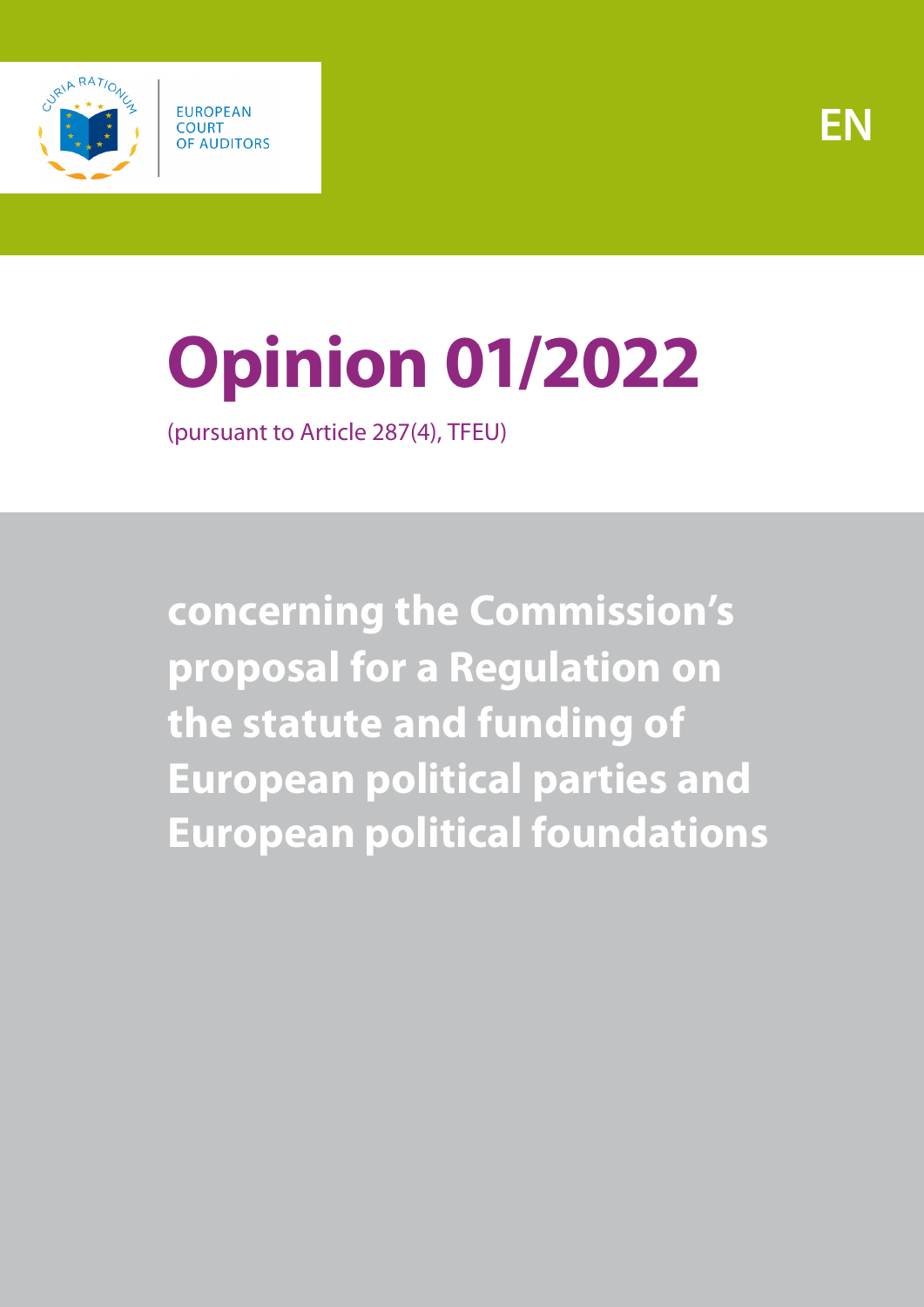# **Contents**

|                                                                      | Paragraph |
|----------------------------------------------------------------------|-----------|
| <b>Introduction</b>                                                  | $01 - 04$ |
| <b>General remarks</b>                                               | 05-09     |
| <b>Specific comments</b>                                             | 10-49     |
| Financial impact of this proposal on the EU budget                   | $10 - 11$ |
| Loans                                                                | 12        |
| <b>Co-financing</b>                                                  | $13 - 15$ |
| <b>Additional own resources</b>                                      | 16-19     |
| <b>Contributions</b>                                                 | $20 - 27$ |
| Contributions from outside the EU                                    | $20 - 24$ |
| <b>Contributions - other remarks</b>                                 | $25 - 27$ |
| <b>Donations</b>                                                     | 28-29     |
| <b>Reporting obligations</b>                                         | 30-32     |
| <b>Sanctions</b>                                                     | 33-38     |
| <b>Financing referendum campaigns</b>                                | 39-43     |
| <b>Transparency of political advertising</b>                         | 44-47     |
| <b>Responsibilities of the Authority and the European Parliament</b> | 48        |
| <b>Simplifying the legal framework</b>                               | 49        |

#### **[Annex](#page-18-0)**

**[Cross-references between articles of the proposal and our](#page-18-1)  [comments](#page-18-1)**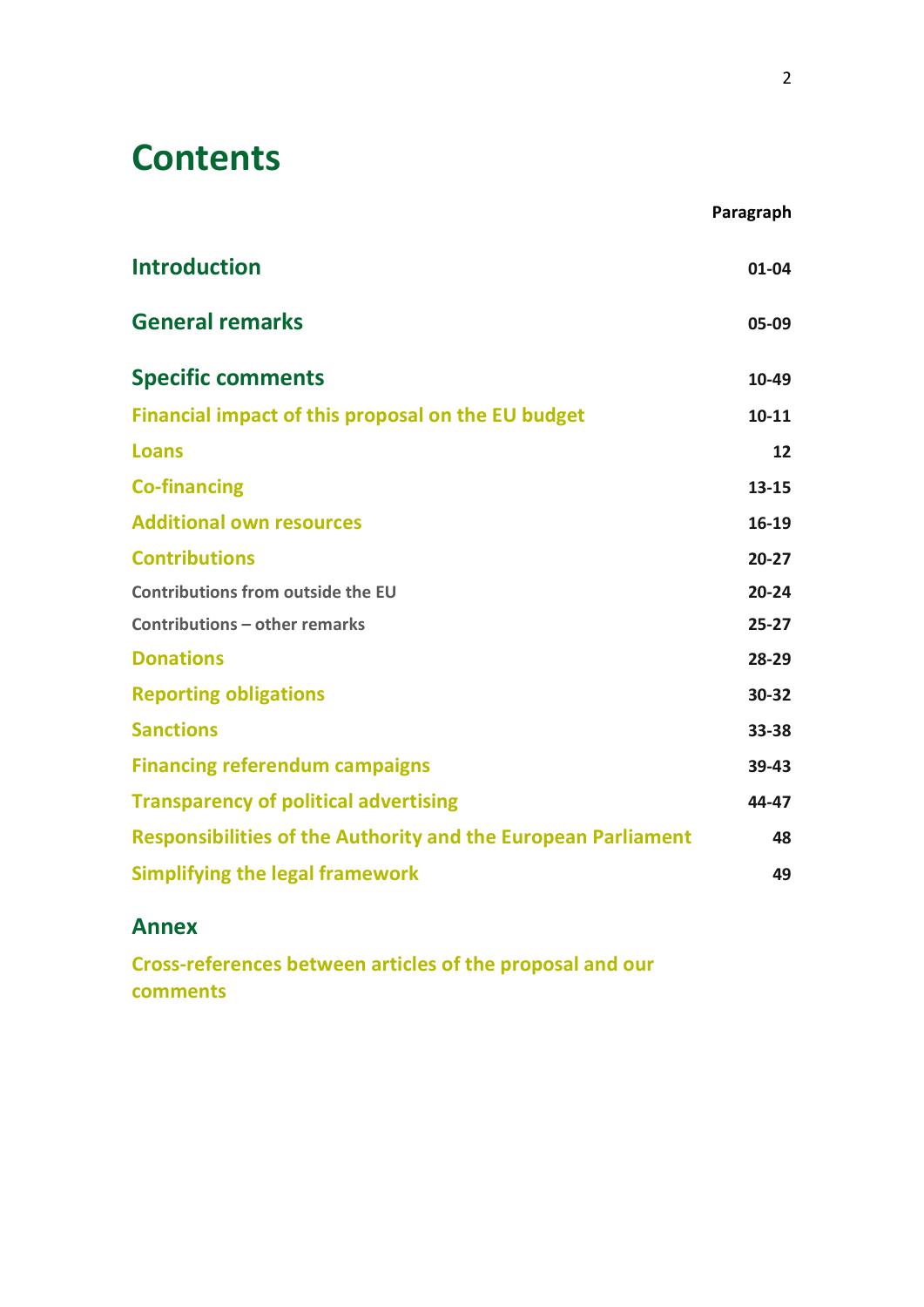#### THE COURT OF AUDITORS OF THE EUROPEAN UNION,

Having regard to the Treaty on the Functioning of the European Union, and in particular Article 287(4) thereof,

Having regard to the Commission's proposal for a Regulation on the statute and funding of European political parties and European political foundations,

Having regard to the Council's request for an opinion, received on 21 January 2022,

Having regard to the European Parliament's request for an opinion, received on 31 January 2022,

#### Whereas:

 $\overline{a}$ 

(1) European political parties and European political foundations are not bodies set up by the Union within the meaning of Article 287(1) TFEU and, as such, are not subject to our audit. However, to the extent that they receive funding from the EU budget, we are competent to carry out audits based on the examination of records and on-thespot visits to their premises, under the conditions laid down in Article 287 TFEU.

(2) Funds that European political parties and foundations receive from sources other than the EU budget are not automatically subject to our audit. However, because of the interaction between EU funding and funding from other sources, we may also need to examine the latter in the course of our audit work.

(3) Our statement of assurance audits from 2019 and 2014 identified weaknesses in procurement procedures and ineligible expenditure claims by European political parties.

(4) Regulation (EU, Euratom) No [1](#page-2-0)141/2014<sup>1</sup> of the European Parliament and of the Council of 22 October 2014 on the statute and funding of European political parties and European political foundations entered into force on 1 January 2017 and has since been amended twice<sup>[2](#page-2-1)</sup>.

<span id="page-2-0"></span><sup>&</sup>lt;sup>1</sup> Regulation (EU, Euratom) No 1141/2014 of the European Parliament and the Council of 22 [October](https://eur-lex.europa.eu/legal-content/EN/TXT/?uri=CELEX%3A32014R1141) 2014.

<span id="page-2-1"></span><sup>&</sup>lt;sup>2</sup> By Regulation (EU, Euratom) 2018/673 of the European Parliament and of the Council of [3 May](https://eur-lex.europa.eu/legal-content/EN/TXT/?uri=celex:32018R0673) 2018 and b[y Regulation \(EU, Euratom\) 2019/493 of the European Parliament and of](https://eur-lex.europa.eu/legal-content/EN/TXT/?uri=celex%3A32019R0493)  [the Council of 25](https://eur-lex.europa.eu/legal-content/EN/TXT/?uri=celex%3A32019R0493) March 2019.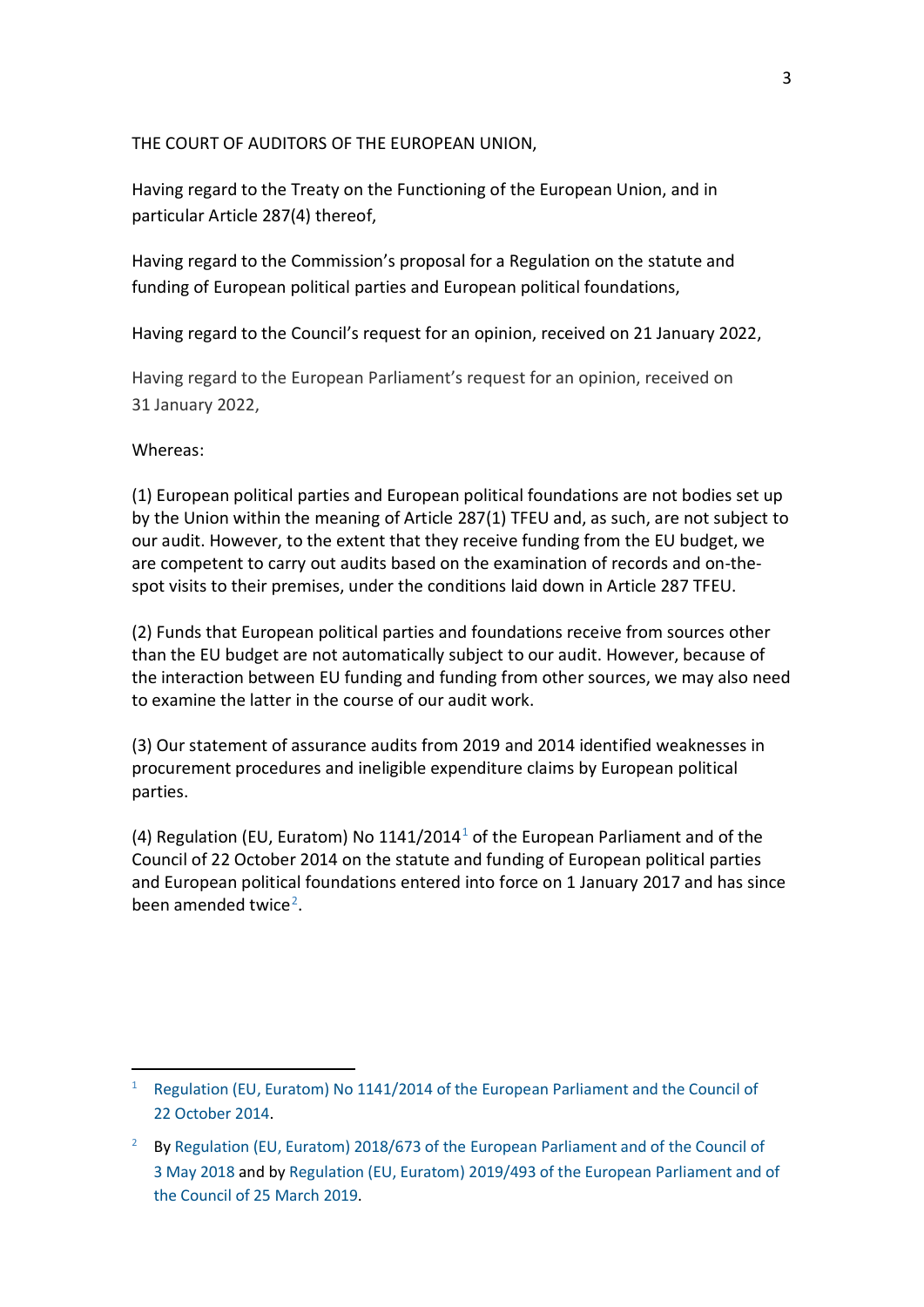(5) In accordance with the Regulation's revision clause (Article 38) the European Parliament<sup>[3](#page-3-0)</sup> and the European Commission<sup>[4](#page-3-1)</sup> presented separate reports on the application of the Regulation 1141/2014.

(6) On 25 November 2021, the Commission submitted to the European Parliament and to the Council a proposal for a Regulation on the statute and funding of European political parties and European political foundations<sup>[5](#page-3-2)</sup> (the proposal) which will replace the Regulation 1141/2014.

HAS ADOPTED THE FOLLOWING OPINION:

<span id="page-3-0"></span><sup>&</sup>lt;sup>3</sup> [European Parliament's Report \(A9-0294/2021\) of 26](https://www.europarl.europa.eu/doceo/document/A-9-2021-0294_EN.html) October 2021 on the application of Regulation (EU, Euratom) No [1141/2014 on the statute and funding of European political](https://www.europarl.europa.eu/doceo/document/A-9-2021-0294_EN.html)  [parties and European political foundations \(2021/2018\(INI\)\)](https://www.europarl.europa.eu/doceo/document/A-9-2021-0294_EN.html) followed by the [Resolution of](https://www.europarl.europa.eu/doceo/document/TA-9-2021-0454_EN.html)  11 [November](https://www.europarl.europa.eu/doceo/document/TA-9-2021-0454_EN.html) 2021.

<span id="page-3-1"></span><sup>4</sup> COM(2021) 717 [final of 23.11.2021.](https://eur-lex.europa.eu/legal-content/EN/TXT/?uri=CELEX%3A52021DC0717)

<span id="page-3-2"></span><sup>5</sup> COM(2021) 734 [final, 2021/0375 \(COD\) of 25.11.2021.](https://ec.europa.eu/info/sites/default/files/6_1_177519_euppproposal_en.pdf)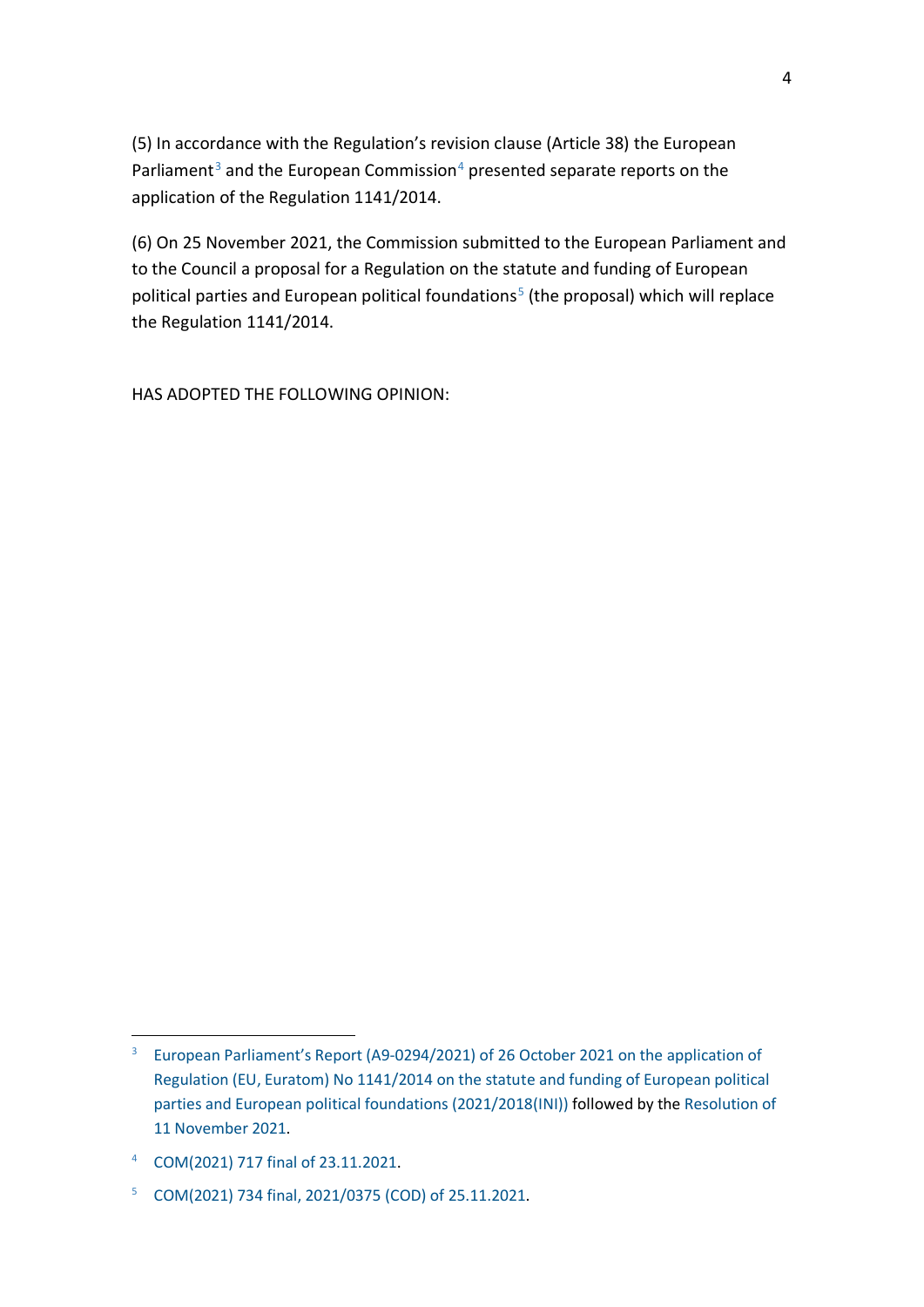# <span id="page-4-0"></span>**Introduction**

**01** The Treaty<sup>[6](#page-4-1)</sup> provides that European political parties contribute to forming European political awareness and to expressing the will of citizens of the Union. There are currently ten registered European political parties and affiliated foundations<sup>7</sup>.

**02** The total amount of EU funding available for European political parties has increased over time, from an initial €6.5 million in 2004<sup>[8](#page-4-3)</sup> to €46 million in 2021<sup>[9](#page-4-4)</sup>. The funding awarded to European political foundations increased from €5 million in 2008 to €23 million in 2021. The current Regulation provides that 10 % of the annual budget is distributed to eligible parties equally, while the remaining 90 % is distributed in proportion to the number of Members of the European Parliament affiliated to a party. The funding is distributed as pre-financing.

**03** The final amount of funding is established after an external auditor has issued a report and following controls by, respectively, the Authority for European Political Parties and European Political Foundations ("the Authority") and the Authorising Officer of the European Parliament. Eligible expenditure covers meetings, conferences, personnel, studies, and campaign costs for European elections. The Authority registers European political parties and European political foundations and may impose sanctions.

<span id="page-4-6"></span>**04** According to the Commission's explanatory memorandum<sup>[10](#page-4-5)</sup>, the proposal aims to:

- increase the financial viability of European political parties and foundations;
- facilitate their interactions with their national member parties, so that European political parties can more easily participate in national campaigns on EU topics;

<span id="page-4-1"></span> $6$  Article 10(4) of the [Treaty on European Union.](https://eur-lex.europa.eu/legal-content/en/TXT/?uri=CELEX%3A12012M%2FTXT)

<span id="page-4-2"></span>Source: [Authority for European Political Parties and European Political Foundations.](https://www.appf.europa.eu/appf/en/parties-and-foundations/registered-parties)

<span id="page-4-3"></span><sup>8</sup> European Parliamentary Research Service: Statute and funding of European political parties under Regulation [1141/2014 \(Ex-post evaluation\),](https://www.europarl.europa.eu/RegData/etudes/STUD/2021/662646/EPRS_STU(2021)662646_EN.pdf) pp. 29-31.

<span id="page-4-4"></span><sup>&</sup>lt;sup>9</sup> [European Parliament Budget for 2021,](https://eur-lex.europa.eu/budget/data/DB2/2021/en/SEC01.pdf) p. 46.

<span id="page-4-5"></span><sup>10</sup> COM(2021) 734 [final, 2021/0375 \(COD\) of 25.11.2021,](https://ec.europa.eu/info/sites/default/files/6_1_177519_euppproposal_en.pdf) p. 2.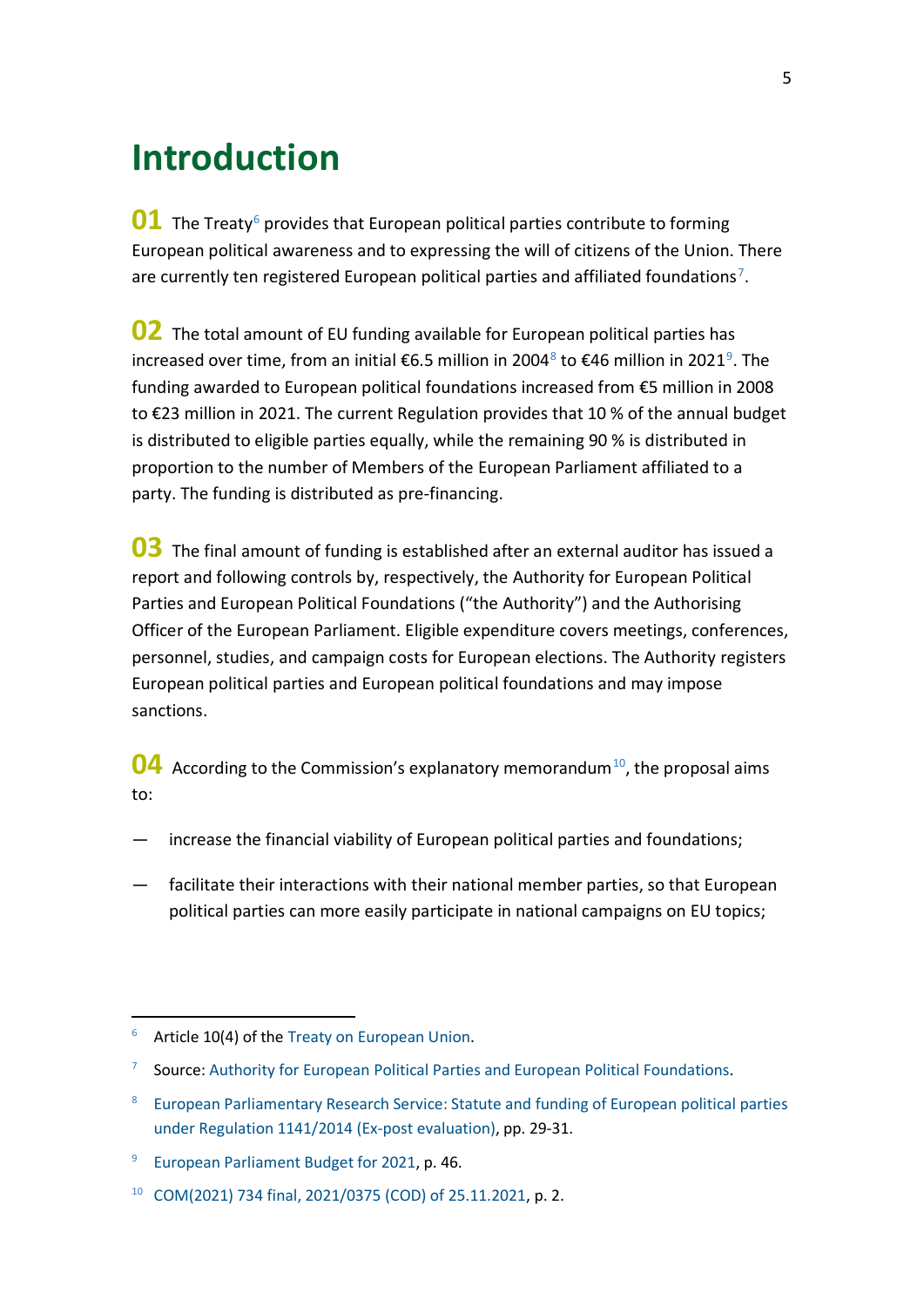- close the remaining loopholes regarding sources and transparency of financing (in particular, donations and financing from outside the EU);
- cut excessive administrative burden;
- increase legal certainty;
- address the emerging new environment of online political campaigning, the risk of foreign interference, and the infringement of data protection rules in political advertising.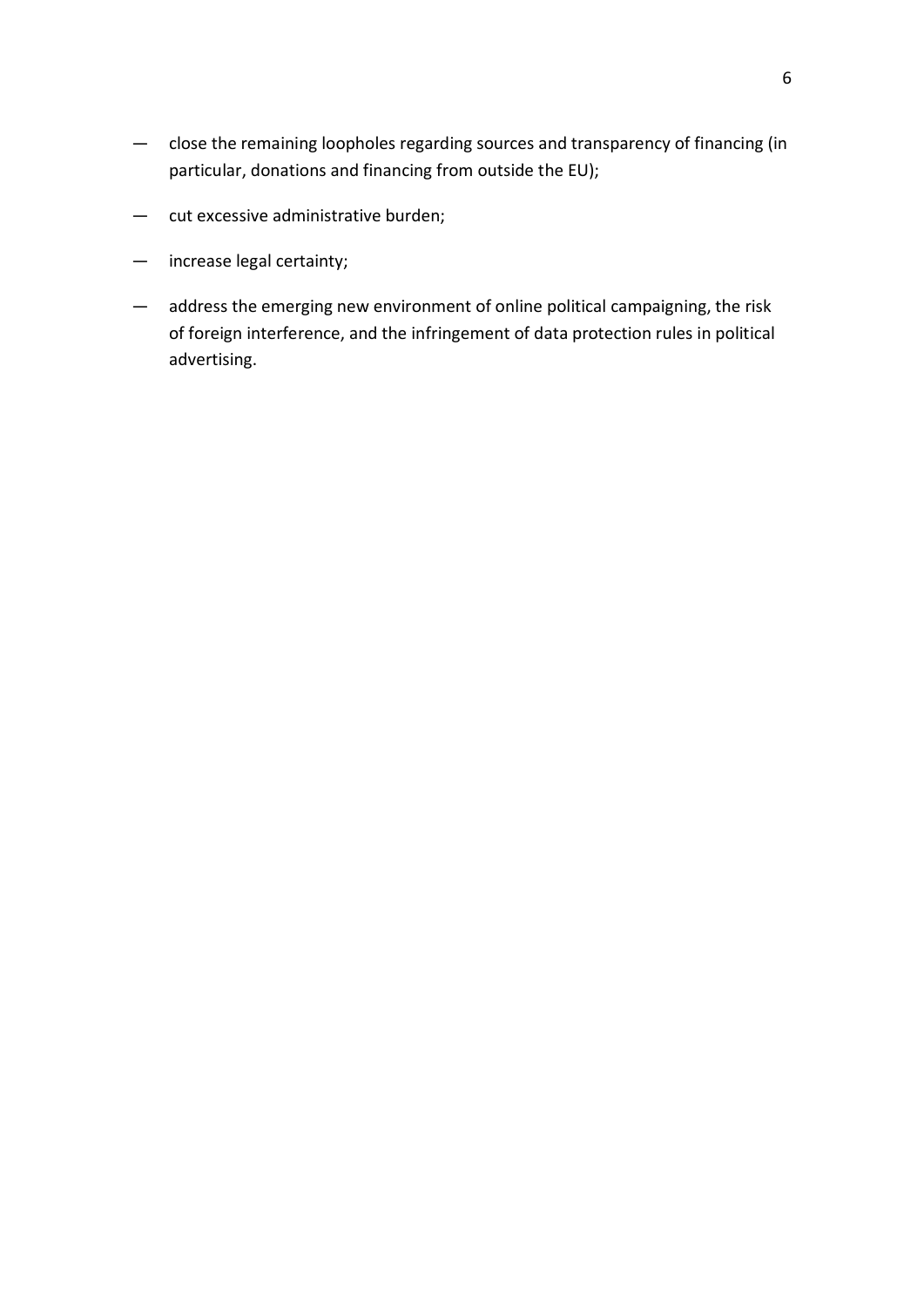## <span id="page-6-0"></span>**General remarks**

<span id="page-6-2"></span>**05** As in our previous opinions<sup>[11](#page-6-1)</sup>, and consistent with our mandate, we focus on elements with a potential impact on the EU budget, and consequently we do not give views on those parts of the proposal involving mainly political choices. Notwithstanding this important caveat, we consider that the proposal is generally consistent with the Commission's main stated objectives (see paragraph *[04](#page-4-6)*).

**06** We welcome those provisions that aim at increasing the transparency in the funding of European political parties and European political foundations, such as due diligence mechanism for donations.

**07** In our opinion, the proposal nevertheless contains a number of shortcomings on issues that include:

- o loans (see paragraph *[12](#page-8-4)*);
- o co-financing (see paragraphs *[13](#page-8-5)*-*[15](#page-9-1)*);
- o additional own resources (see paragraphs *[16](#page-9-2)*-*[19](#page-10-2)*);
- o contributions from member parties and organisations from outside the EU (see paragraphs *[20](#page-10-3)*-*[24](#page-11-1)*);
- o other contributions and donations (see paragraphs *[25](#page-11-2)*-*[29](#page-12-2)*);
- o sanctions (see paragraphs *[33](#page-13-1)*-*[37](#page-14-1)*);
- o financing by European political parties of national referendum campaigns (see paragraphs *[39](#page-14-2)*-*[43](#page-15-1)*), and;
- o the transparency of political advertising (see paragraphs *[44](#page-15-2)*-*[47](#page-16-1)*).

**08** We also note that the proposal introduces additional obligations for the Authority, which will add complexity to its role.

<span id="page-6-1"></span> $11$  The ECA issued two opinions relating to the funding of European political parties and foundations: [Opinion No](https://www.eca.europa.eu/lists/ecadocuments/op13_01/op13_01_en.pdf) 1/2013 concerning the Regulation 1141/2014 and [Opinion](https://www.eca.europa.eu/Lists/ECADocuments/OP17_05/OP17_05_EN.pdf)  No [5/2017](https://www.eca.europa.eu/Lists/ECADocuments/OP17_05/OP17_05_EN.pdf) concerning the amending Regulation of 3 May 2018.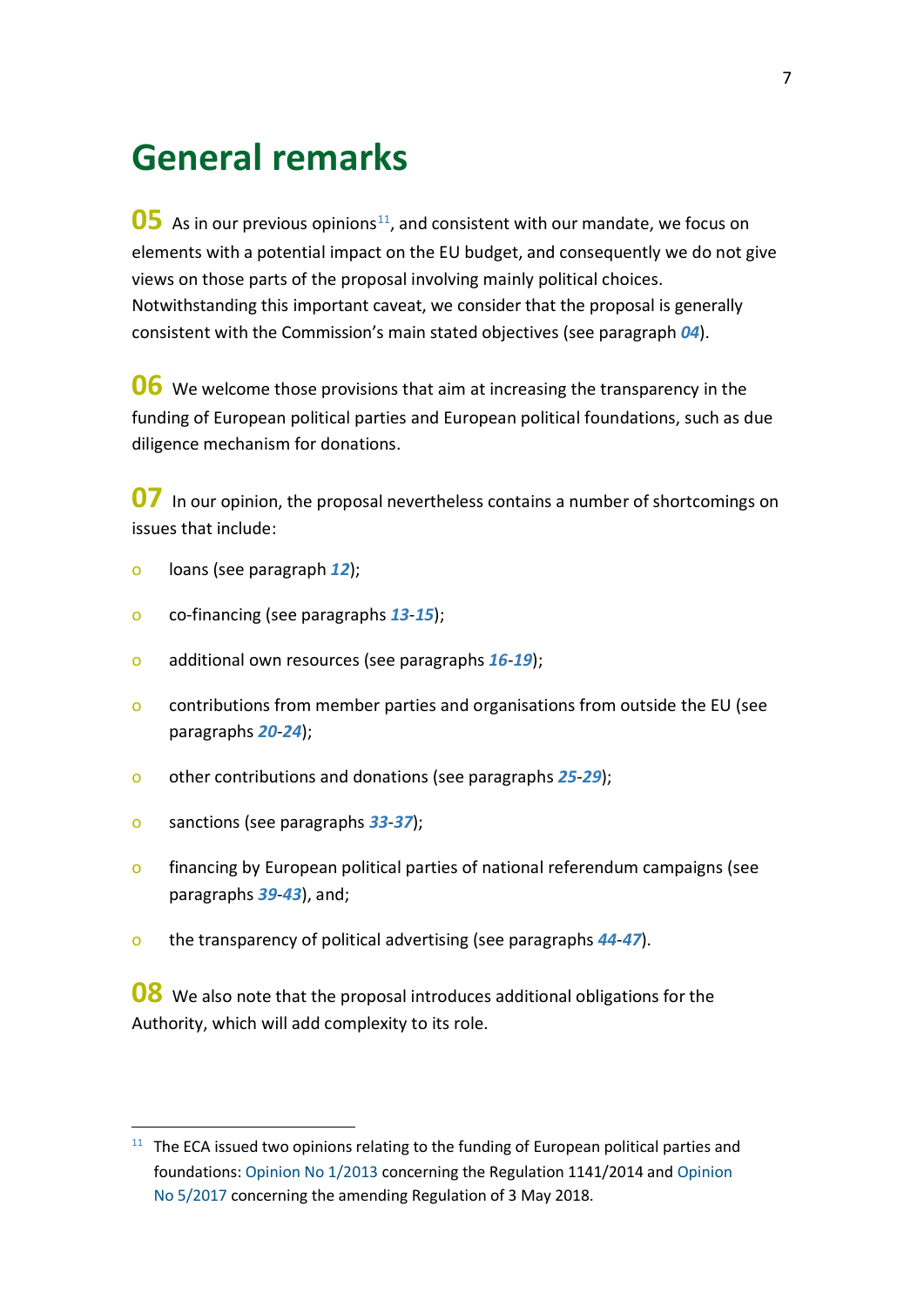**09** In the following section, we make specific comments on the proposal. In paragraphs *[12](#page-8-4)*, *[37](#page-14-1)*, and *[49](#page-17-1)*, we reiterate our previous suggestions which remain unaddressed in the current proposal. The *[Annex](#page-18-0)* cross-references these specific comments with the proposed amendments.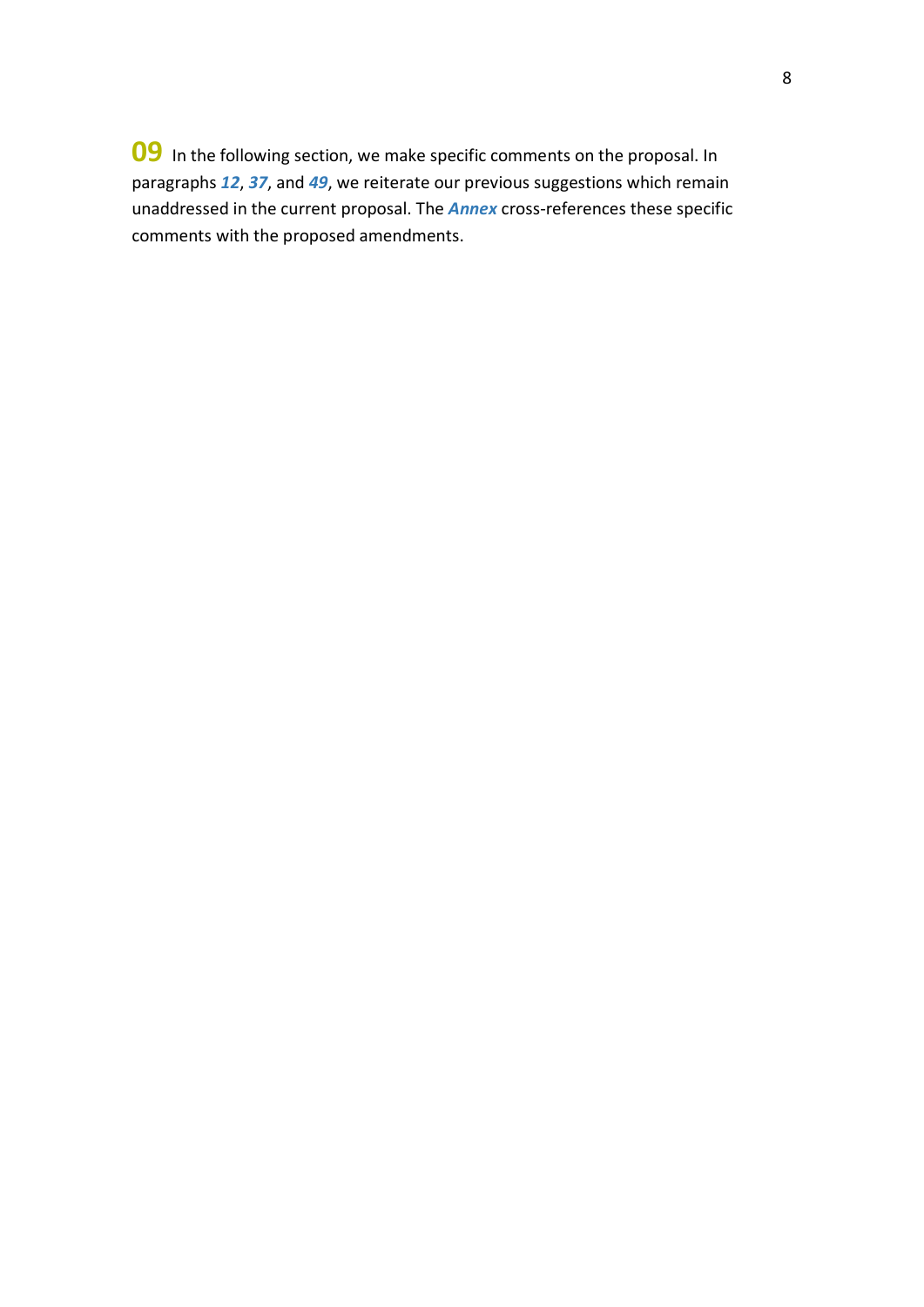# <span id="page-8-0"></span>**Specific comments**

#### <span id="page-8-1"></span>**Financial impact of this proposal on the EU budget**

**10** The Annex to the proposal containing the Legislative Financial Statement provides information on the budgetary implications for the Authority due to the expected cost of one additional staff member. We note that the Authority made a higher estimate in its draft budgetary plan.

**11** The Commission's explanatory memorandum to the proposal states that the lowering of the co-financing rate for European political parties may require the provision of additional financial resources and that it will be for the budgetary authority to decide on an annual basis. We note, therefore, that the budgetary implications are uncertain.

#### <span id="page-8-2"></span>**Loans**

<span id="page-8-4"></span>**12** European political parties and foundations were increasingly taking out loans to reach the own resources requirements<sup>12</sup>. However, while loans are included in the definition of "donations" and "contributions" under Articles 2(7) and 2(8), there are no specific provisions on the origin, terms and conditions of loans, as already indicated in our previous opinions (see paragraph *[05](#page-6-2)*).

#### <span id="page-8-3"></span>**Co-financing**

<span id="page-8-5"></span>13 Article 20(4) of the proposal includes the lowering of the co-financing rate for European political parties from their own resources from the current 10 % to 5 %. Furthermore, the proposal introduces a new 0 % financing rate from their own resources for the year of elections to the European Parliament. The Commission explains these proposed changes by the difficulties that small parties in particular have in raising finance, and because it would align the rules with the co-financing rates for foundations.

<span id="page-8-6"></span><sup>&</sup>lt;sup>12</sup> European Parliamentary Research Service: Statute and funding of European political parties under Regulation [1141/2014 \(Ex-post evaluation\),](https://www.europarl.europa.eu/RegData/etudes/STUD/2021/662646/EPRS_STU(2021)662646_EN.pdf?_sm_au_=iVV5Z00vnJ6sMWHFVkFHNKt0jRsMJ) p. 39.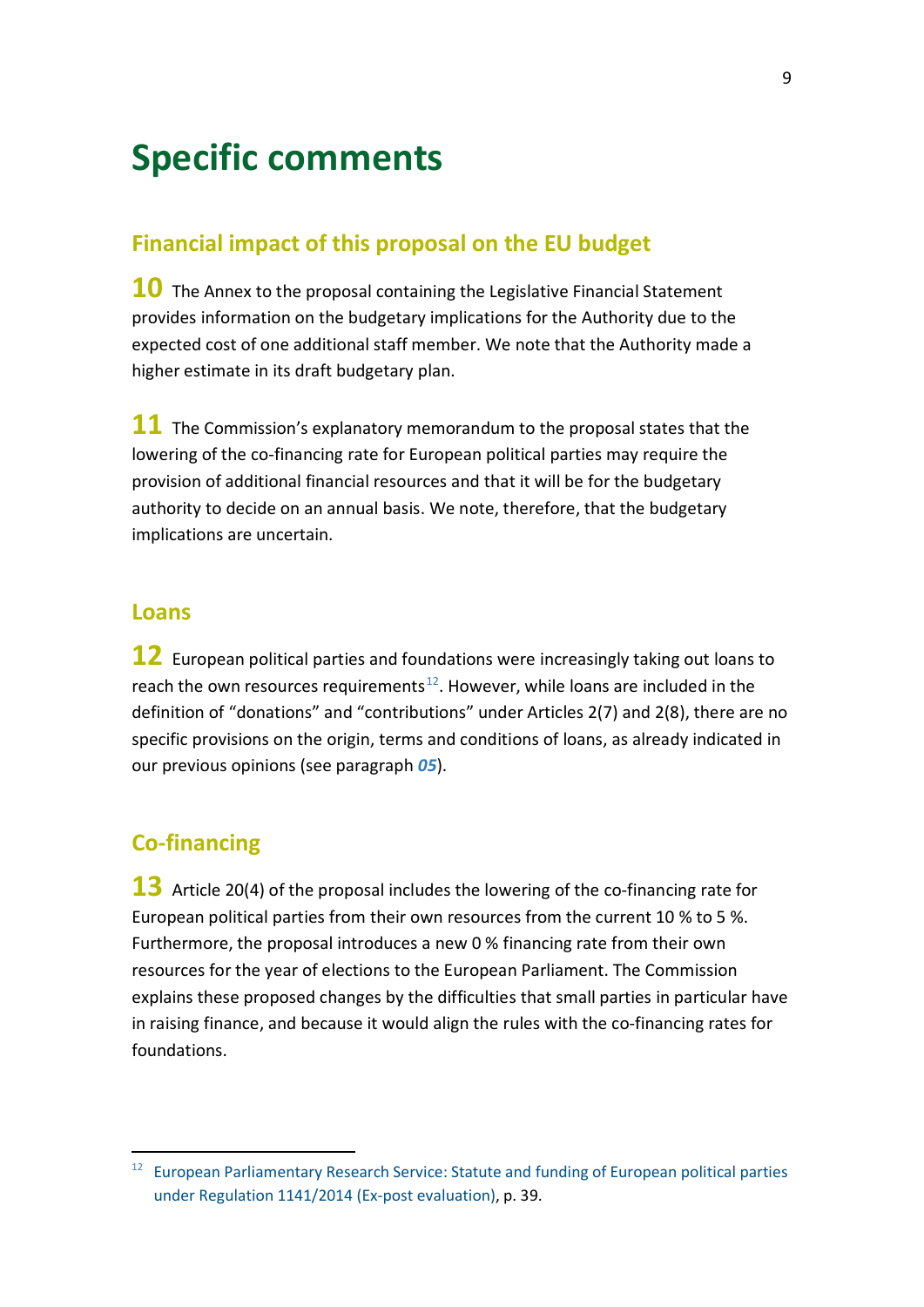**14** We note that the co-financing from the EU budget has been increased from 75 % in 2004 to 85 % in 2007 and to 90 % since 2018 $^{13}$ . We do not comment on the proposed increase to 95 % as it is a matter of political decision. According to a recent study prepared for the Parliament, it balances the difficulties of European political parties in raising co-financing and greater financial stability, with the risk that European political parties lessen already tenuous direct links with civil society and Member States<sup>[14](#page-9-4)</sup>.

<span id="page-9-1"></span>**15** In our opinion, the financing of 100 % proposed in the year of elections to the European Parliament is not coherent with the concept of co-financing, which means that resources shall not be provided entirely from the EU budget. Therefore, we are of the opinion that a minimum contribution should come from the own resources of European political parties under current provisions of the Financial Regulation. In addition, two different co-financing rates in two different years may create complexity, in relation to the carry-overs of unused appropriations to the following year.

#### <span id="page-9-0"></span>**Additional own resources**

<span id="page-9-2"></span>**16** At present, the revenue sources of European political parties and foundations, other than funds received from EU budget, are limited to either contributions or donations. A third category of revenue sources linked to the party's or foundation's own economic activity, defined as "own resources", is proposed in Articles 2(9) and 23(13). These "own resources" shall not exceed 5 % of the annual budget of the party or foundation.

<span id="page-9-6"></span>**17** We consider that the term "own resources" to define only the additional income generated by economic activities is imprecise, as in practice own resources already exist (revenue from contributions and donations). We therefore suggest using a more specific term, including in the title of Article 23 of the proposal.

<span id="page-9-5"></span>**18** Article 3(1)(g) of the proposal specifies that the registration of a European political party is conditional on it not pursuing profit goals. There is a risk that some

<span id="page-9-3"></span> $13$  [Ibid.,](https://www.europarl.europa.eu/RegData/etudes/STUD/2021/662646/EPRS_STU(2021)662646_EN.pdf?_sm_au_=iVV4Z3QVWRLSGRGMVkFHNKt0jRsMJ) p. 34.

<span id="page-9-4"></span> $14$  Study commissioned by European Parliament: Edoardo Bressanelli: "Towards a revision of [the Regulation on the statute and funding of European political parties and foundations"](https://www.europarl.europa.eu/thinktank/en/document/IPOL_STU(2022)729741), March 2022, p. 52.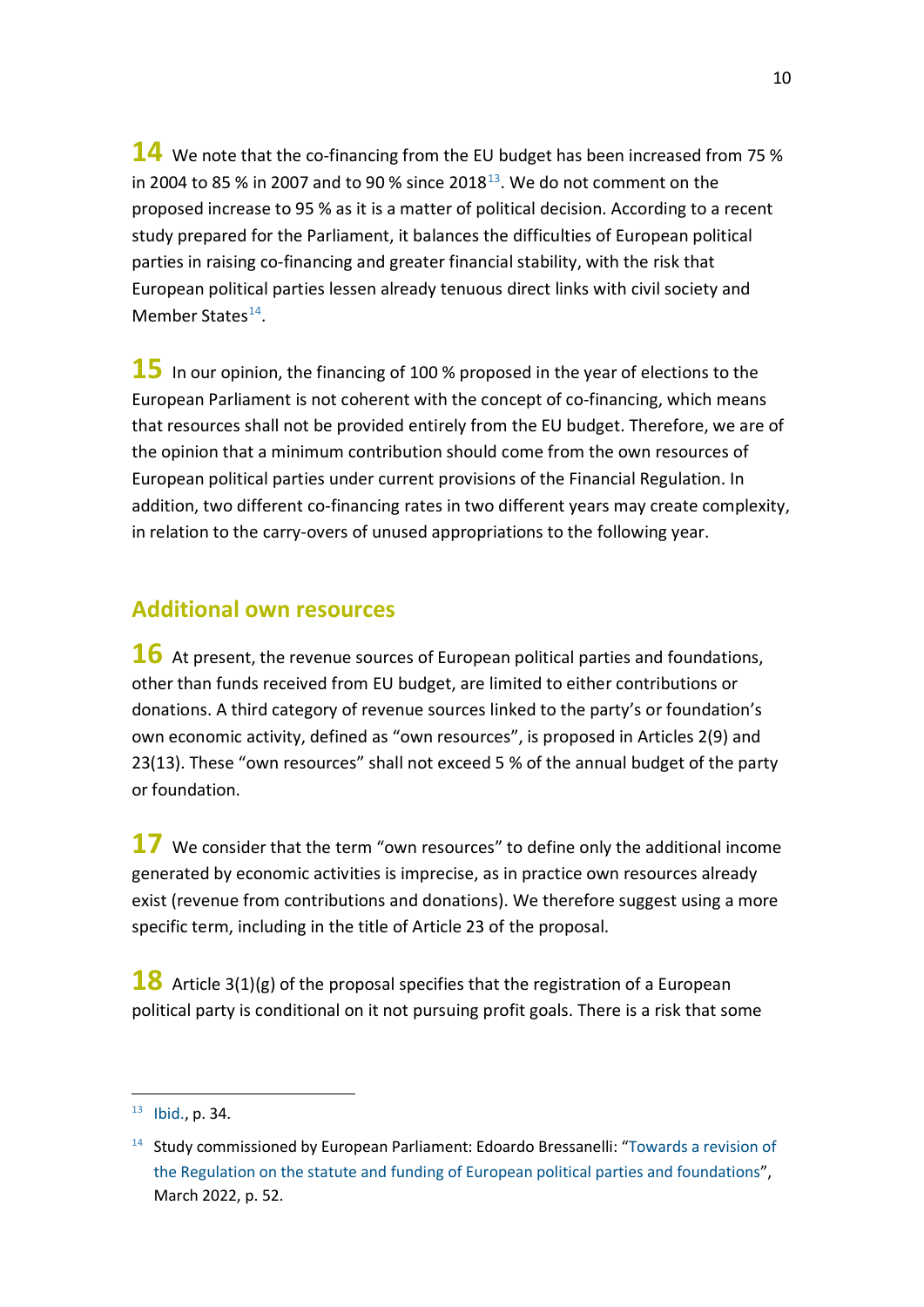economic activities may not be compatible with that Article. Therefore, we suggest to list economic activities that will be considered as compliant with Article  $3(1)(g)$ .

<span id="page-10-2"></span>19 We suggest adding provisions to avoid the risk that these additional own resources are collected in order to circumvent the rules applicable to contributions and donations, in particular those relating to maximum amounts and the origin of funds, specified in Article 23 of the proposal.

## <span id="page-10-0"></span>**Contributions**

#### <span id="page-10-1"></span>**Contributions from outside the EU**

<span id="page-10-3"></span>**20** The current Regulation does not allow European political parties to collect contributions from member parties whose seat is outside the European Union, as explained in paragraph *[24](#page-11-1)*.

<span id="page-10-7"></span>**21** Articles 23(9) and 23(10) of the proposal would allow European political parties and foundations to collect contributions from member parties or organisations located in countries belonging to the Council of Europe. These contributions shall not exceed 10 % of the total contributions to limit the risk of foreign interference. The total value of contributions shall not exceed 40 % of the annual budget of a European political party or foundation. According to the Commission, the objective of this proposal is to enhance cooperation with long-standing members sharing EU values. Following Brexit, the European Parliament identified an increased need to revise different categories of party membership and the collection of membership fees<sup>15</sup>. Member parties from the United Kingdom are now considered as third-country members and are not allowed to provide contributions under the current legal basis.

<span id="page-10-6"></span>**22** Annex I to the proposal would require European political parties and foundations to submit a declaration that they commit to ensure that their member parties or organisations observe the values specified in Article 2 of the TEU $^{16}$  $^{16}$  $^{16}$  (members from EU countries) or equivalent values (members from non-EU countries). This commitment

<span id="page-10-4"></span> <sup>15</sup> [European Parliament's report \(A9-0294/2021\) of 26](https://www.europarl.europa.eu/doceo/document/A-9-2021-0294_EN.html) October 2021 on the application of Regulation (EU, Euratom) No [1141/2014 on the statute and funding of European political](https://www.europarl.europa.eu/doceo/document/A-9-2021-0294_EN.html)  [parties and European political foundations \(2021/2018\(INI\)\), point](https://www.europarl.europa.eu/doceo/document/A-9-2021-0294_EN.html) 18, followed by the [Resolution of 11](https://www.europarl.europa.eu/doceo/document/TA-9-2021-0454_EN.html) November 2021.

<span id="page-10-5"></span> $16$  Respect for human dignity, freedom, democracy, equality, the rule of law and respect for human rights, including the rights of persons belonging to minorities.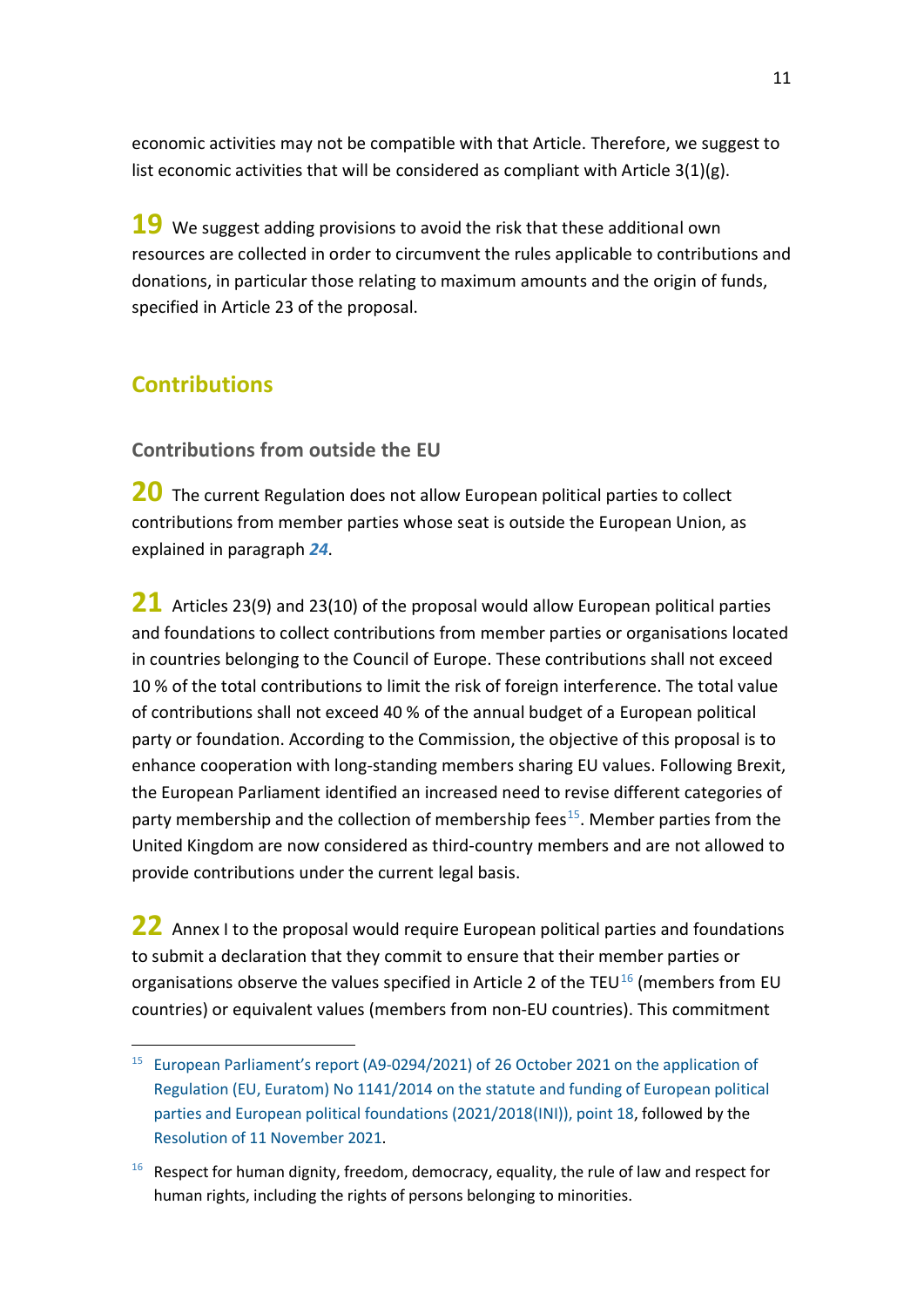would also become an additional condition for registration in Article 3(1)(e) and Article 3(2)(d).

<span id="page-11-4"></span>23 In our view, the proposal does not contain measures to adequately mitigate the risk of foreign interference in European political parties by members providing contributions and having their seat in the countries belonging to the Council of Europe and outside the EU. In practice, it would be difficult to ensure that such members observe the equivalent values referred to in Annex I to the proposal, as the term used is very broad, with no clear definition. We also note that allowing contributions from outside the EU is not consistent with another rule that forbids donations from entities based in third countries or from individuals from a third country who are not entitled to vote in elections to the European Parliament (see Article 23(6) of the proposal).

<span id="page-11-1"></span>**24** The explanatory memorandum of the proposal refers to the judgment of the General Court of 25 November 2020 in Case T-107/19 $^{17}$  $^{17}$  $^{17}$ , which confirmed that a party outside the EU did not fall under the Regulation's definition of a "political party" as it was not an "association of citizens" (of the Union) and not "recognised by, or established in accordance with, the legal order of at least one Member State". The definition of a political party in Article 2(1) of the proposal remains unchanged. We consider that pursuant to Case T-107/19 contributions from member parties having their seat in non-EU countries could still be interpreted as prohibited.

#### <span id="page-11-0"></span>**Contributions – other remarks**

<span id="page-11-2"></span>**25** In the interest of transparency, we are of the opinion that information on contributions received from individual members (physical persons) of a European political party or foundation should be made public in the same way as contributions received from member parties or organisations are public. We therefore suggest inserting a reference to Article 23(11) in Article 36(1)(f) of the proposal, with due respect for rules on data protection.

<span id="page-11-5"></span>**26** The second subparagraph of Article 23(11) states that the ceiling of €18 <sup>000</sup> per year and per member on contributions from individual members shall not apply where the member concerned is also an elected member of the European Parliament, of a national parliament or of a regional parliament or regional assembly. We suggest deleting the second subparagraph of Article 23(11), in the interest of equal treatment.

<span id="page-11-3"></span><sup>&</sup>lt;sup>17</sup> See Judgment [of the General Court of 25](https://curia.europa.eu/juris/document/document.jsf;jsessionid=B4E56C5936C29C578140B43F388C6595?text=&docid=234334&pageIndex=0&doclang=en&mode=lst&dir=&occ=first&part=1&cid=1131777) November 2020 in Case T-107/19.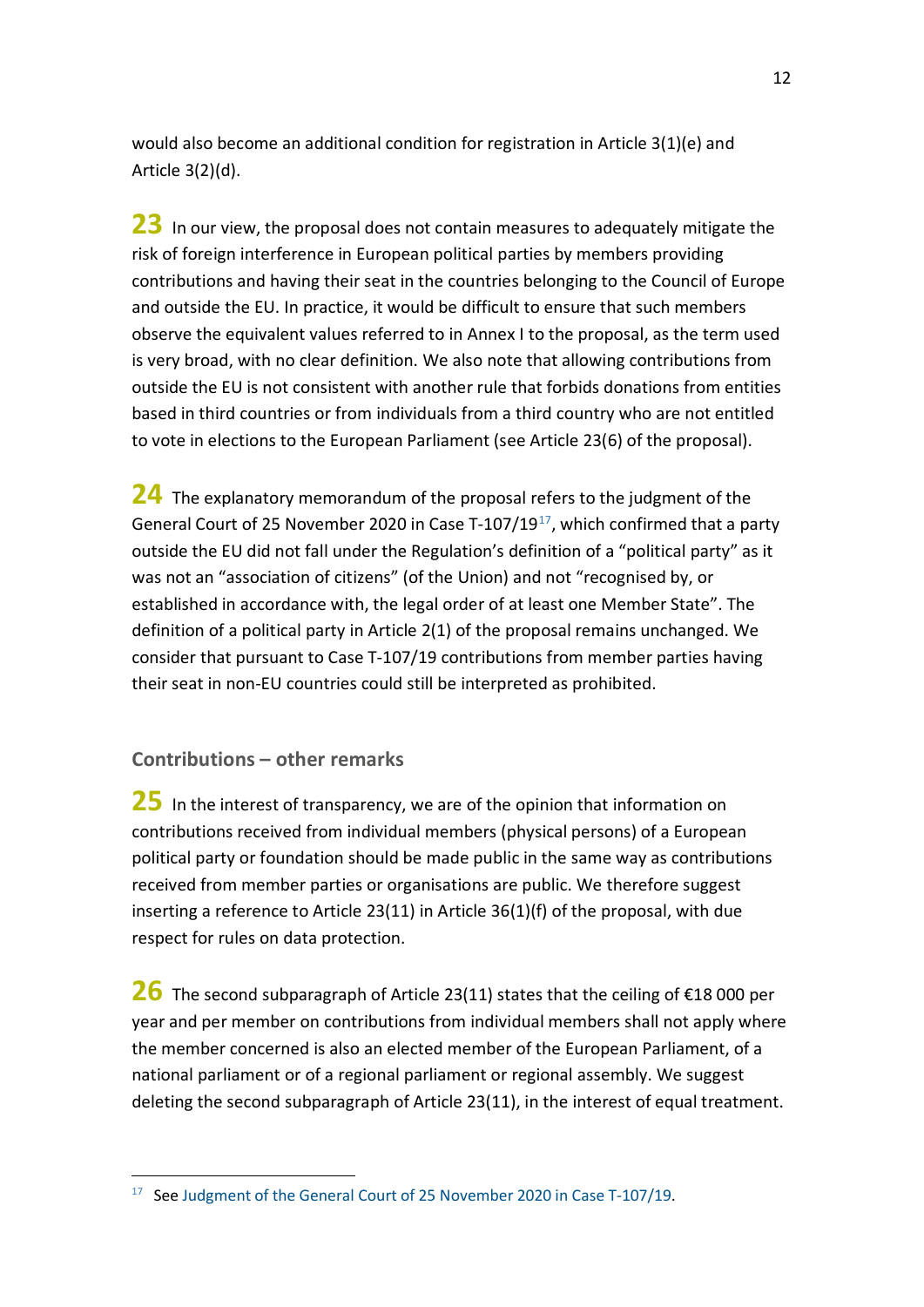<span id="page-12-4"></span>27 In our view, there is a drafting mistake in the first subparagraph of Article 23(11), which should refer to paragraphs 9 and 10, rather than paragraphs 8 and 9.

#### <span id="page-12-0"></span>**Donations**

<span id="page-12-3"></span>**28** Article 23(5) of the proposal provides that for all donations above €3 000, European political parties and foundations shall request donors to provide the necessary information for their proper identification, and that the European political parties and foundations shall transmit such information to the Authority upon its request. Article 23(8) specifies that the Authority may request additional information to carry out verifications on donations if it has grounds to believe that any donation has been granted in breach of the Regulation. According to Article 23(3), within six months prior to the elections to the European Parliament, donations and corresponding expenditure shall be reported on a weekly basis. We welcome these provisions which aim at increasing the transparency of donations.

<span id="page-12-2"></span>**29** We note that Article 23(6) specifies that anonymous donations and contributions shall not be accepted by European political parties and foundations. Setting a threshold of €3 000 for the identification of donors in Article 23(5) is inconsistent with this ban on anonymity.

### <span id="page-12-1"></span>**Reporting obligations**

<span id="page-12-5"></span>**30** Currently, European political parties and foundations have a reporting obligation to submit their annual financial statements and accompanying notes in accordance with the law applicable in the Member State in which they have their seat, and also on the basis of international accounting standards. Article 26(1)(a) of the proposal removes the obligation to present the financial statements based on international accounting standards in order to simplify the administrative burden and reduce the costs.

**31** We note that European political parties and foundations provide information for the European Parliament to perform appropriate controls, that their accounts are audited by an external auditor, and that the Authority provides them with standard templates for the provision of information on donations and contributions.

<span id="page-12-6"></span>**32** We agree with the proposed Article 26(1)(a) which will reduce administrative burden but we highlight the continuing importance of the need for controls, to reduce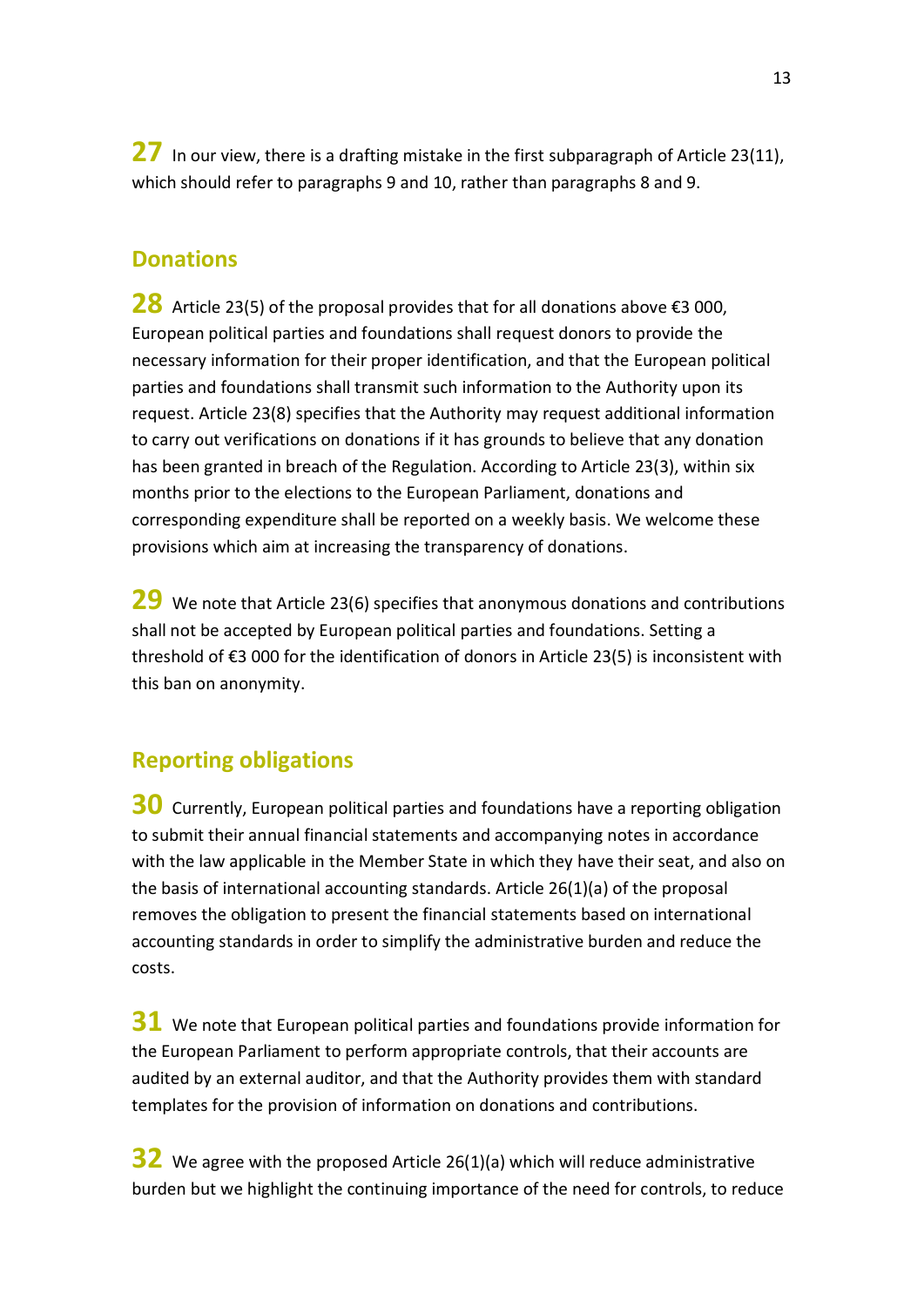the financial risks to the EU budget. In the recent past, we have reported on weaknesses in public procurement and ineligible expenditure declared by European political parties<sup>[18](#page-13-2)</sup>, which requires increased attention and makes us consider such expenditure to be of high risk.

#### <span id="page-13-0"></span>**Sanctions**

<span id="page-13-1"></span>**33** Article 30(4)(a) of the proposal specifies that sanctions shall be imposed as "a fixed percentage" of the annual budget of the European political party or foundation in cases of non-quantifiable infringements. The proposal introduces in Article 30(4)(a), points (i) to (iv), a range of percentages, without further defining the applicable rules. We are of the opinion that there is an inconsistency between the concepts of fixed percentage and range of percentages within the same Article.

<span id="page-13-3"></span>**34** Article 21(4) would require European political parties to demonstrate that their member parties have "continuously" published information on their websites on the gender representation among the candidates at the last elections to the European Parliament and on the evolution of gender representation among their Members of the European Parliament. Article 30(2)(a)(ix) of the proposal introduces sanctions for the non-compliance with the provisions of the above-mentioned article. We suggest better defining the obligation to publish information on the gender representation as the word "continuously" is not clear about how often the information needs to be updated.

<span id="page-13-4"></span>**35** In Article 30(2)(a)(vi) of the proposal, the Commission proposes to drop the provisions included in the current regulation allowing the Authority to impose sanctions following inaccuracies detected in the annual financial statements by the bodies authorised to audit or conduct checks on the beneficiaries of funding from the general budget of the European Union. While we understand that these provisions were dropped in view of the removal of the obligation to publish annual financial statements on the basis of the international accounting standards, we consider that it would limit the impact of audits. We therefore suggest maintaining the possibility for the Authority to impose sanctions following inaccuracies detected by audit bodies, including where they concern the annual financial statements presented in accordance with the law applicable in the Member State in which European political parties or foundations have their seat.

<span id="page-13-2"></span> $18$  See paragraph 9.8 of the [ECA annual report for 2019](https://www.eca.europa.eu/Lists/ECADocuments/annualreports-2019/annualreports-2019_EN.pdf) and paragraph 9.11 of the ECA annual [report for 2014.](https://www.eca.europa.eu/Lists/ECADocuments/annualreports-2014/annualreports-2014-EN.pdf)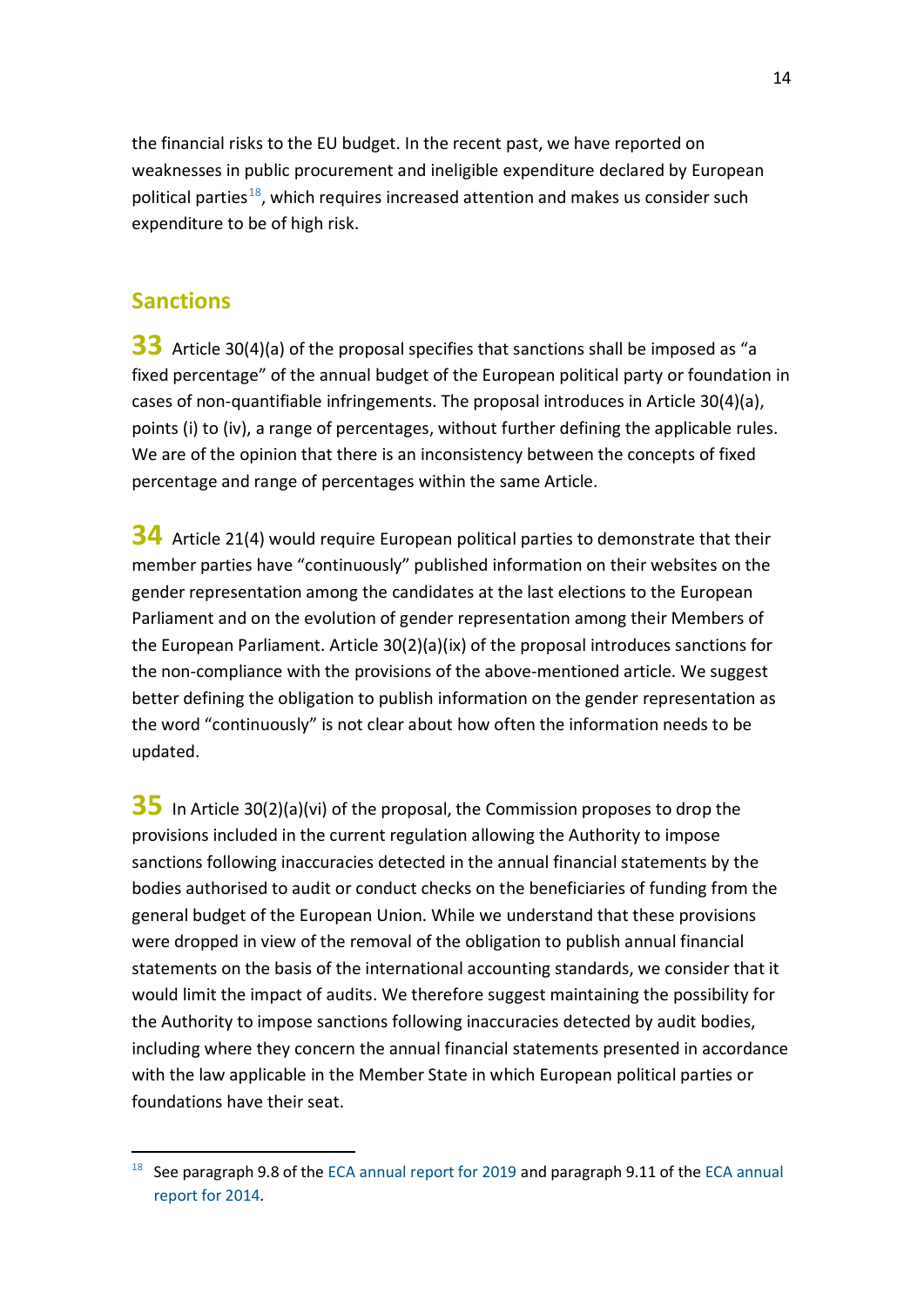<span id="page-14-5"></span>**36** The proposed Article 30 on sanctions specifies two different approaches in case a party or foundation is in one of the situations of exclusion referred to in Article 136(1) of the Financial Regulation:

- o Article 30(1)(a) the Authority shall decide to remove a European political party or foundation from the Register by way of sanction;
- o Article  $30(2)(a)(v)$  for non-quantifiable infringements the Authority shall impose financial sanctions which are further defined in Article 30(4)(a)(vi) as 50 % of the annual budget of the European political party or foundation concerned for the preceding year.

In our view, the proposal should clarify if these sanctions are cumulative.

<span id="page-14-1"></span>**37** The sanctions for quantifiable infringements (such as for irregular sums received or not reported) are still capped at 10 % of the annual budget of the European political party or foundation (Article 30(4)(b) of the proposal), though we suggested removing this maximum ceiling in our previous opinions.

<span id="page-14-3"></span>**38** The proposal removes the 3-month period between a decision by the Authority to de-register a European political party or foundation and the decision's entry into force. According to Article 11(5), the decision shall take effect upon notification. We agree that this amendment contributes to stronger protection of EU financial interests.

#### <span id="page-14-0"></span>**Financing referendum campaigns**

<span id="page-14-2"></span>**39** The funding of European political parties may be used to finance campaigns conducted by the European political parties in the context of elections to the European Parliament in which they or their members are participating. The current rules do not allow for the funding (direct or indirect) of other parties, and in particular national political parties and of referendum campaigns by European political parties. Article 24(2) of the proposal introduces a possibility to finance referendum campaigns, if they concern "the implementation of the Treaties of the Union".

<span id="page-14-4"></span>**40** National political parties usually take an active part in referendum campaigns. In our opinion, it would be difficult to distinguish between the financing of referendum campaigns and indirect funding for national parties (to cover costs that those national parties would have to spend otherwise for the campaigns). The indirect funding of national parties continues to be prohibited by Article 25 of the proposal.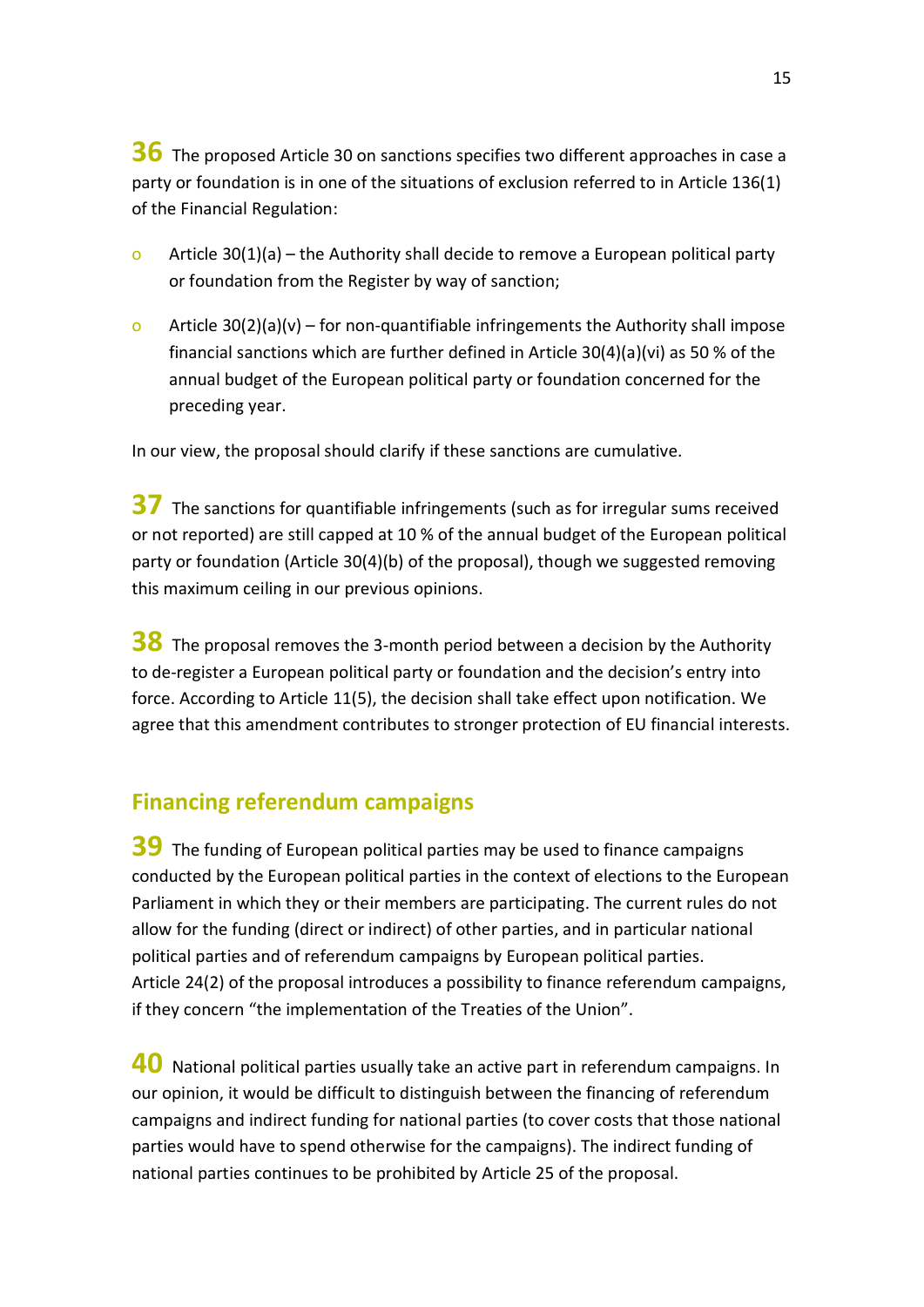**41** In addition, the term "the implementation of the Treaties of the Union" is not very precise and in practice, it would be difficult to determine which particular referendum campaigns are eligible for funding.

**42** Referendums organised on the national level, are governed by the Member States' law. In the majority of the Member States, the funding of national parties or political campaigns from abroad is not allowed $19$ .

<span id="page-15-1"></span>**43** We therefore consider that because of the difficulties to control the eligibility of the expenditure proposed by Article 24(2), it would be not advisable to enable financing national referendum campaigns by European political parties.

## <span id="page-15-0"></span>**Transparency of political advertising**

<span id="page-15-2"></span>**44** Article 5 of the proposal introduces the obligation for European political parties to establish a policy for the use of political advertising. In addition, European political parties will be required to transmit to the Authority information on each political advertisement, which shall be published by the Authority in the repository. Member States will have to designate national regulatory authorities to supervise compliance with these requirements and notify the Authority thereof.

<span id="page-15-6"></span>**45** We welcome the aim of this proposal which is to increase the transparency of political advertising. We consider, however, that the provisions are not sufficiently clear in Article 5(6) of the proposal concerning the involvement of national regulatory authorities and their cooperation with the Authority. There is a risk of overlapping of competences, for example concerning checks on the policy for political advertising and on transmission of information on political advertisement. We suggest reviewing the responsibilities of each control body concerned.

<span id="page-15-5"></span>**46** Article 5(1) and Article 5(5) of the proposal require European political parties to comply with the provisions of the forthcoming Regulation on the transparency and targeting of political advertising<sup>[20](#page-15-4)</sup> (not adopted yet), in particular when European

<span id="page-15-3"></span> <sup>19</sup> Donations from abroad are not allowed in 22 out of 27 Member States; Source: Study requested by the Directorate General for Finance of the European Parliament[: Financing of](https://www.europarl.europa.eu/meetdocs/2014_2019/plmrep/COMMITTEES/AFCO/DV/2021/10-27/2021-JUNE_PE694.836_Financingpoliticalstructures_withAnnex3_EN.pdf)  [political structures in EU Member States,](https://www.europarl.europa.eu/meetdocs/2014_2019/plmrep/COMMITTEES/AFCO/DV/2021/10-27/2021-JUNE_PE694.836_Financingpoliticalstructures_withAnnex3_EN.pdf) June 2021, pp. 17-18.

<span id="page-15-4"></span><sup>20</sup> COM(2021) 731 [final of 25.11.2021.](https://eur-lex.europa.eu/legal-content/EN/TXT/?uri=CELEX%3A52021PC0731)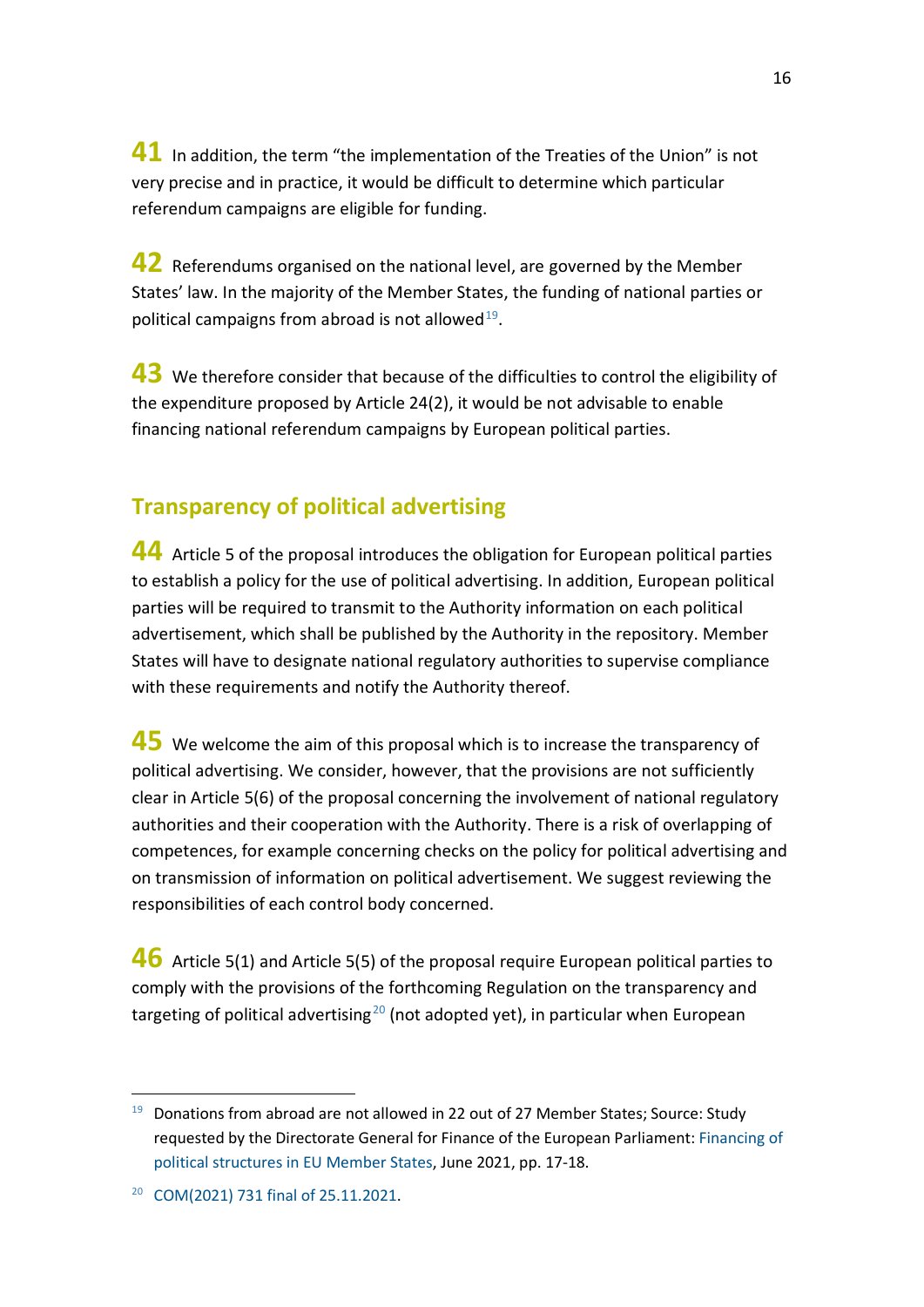political parties are using targeting or amplification techniques involving the processing of personal data or when engaging with advertising services.

<span id="page-16-1"></span>**47** We do not comment on the details of these provisions, which are proposed in another Regulation. However, we take note that the European Data Protection Supervisor issued an opinion<sup>[21](#page-16-2)</sup> on the Regulation on targeting of political advertising suggesting a full ban on microtargeting for political purposes and the prohibition of targeted advertising based on pervasive tracking.

## <span id="page-16-0"></span>**Responsibilities of the Authority and the European Parliament**

<span id="page-16-3"></span>**48** Control obligations are shared between the Authority and the Authorising Officer of the European Parliament. Article 32(3) of the proposal requires that they shall regularly exchange views and information on the interpretation and implementation of this Regulation. While we welcome this addition, we consider that the proposal does not sufficiently address the risks of overlapping of responsibilities and gaps in controls:

- o Limited competences given to the Authority: Article 28(6) does not include explicitly the Authority as a body authorised to carry out the necessary checks and verifications on-the-spot.
- o Unclear division of responsibilities between the Authority and the European Parliament: Article 34(1) of the English language version of the proposal states that in case of a deregistration of a European political party or foundation, "they" shall recover Union funding.
- o No specific frequency of controls: Articles 7(2) and 11(1) state that the Authority shall "regularly" verify that the conditions for registration and the governance provisions continue to be complied with by registered European political parties and foundations.
- o Two bodies having similar responsibilities for controls: Article 20(1) provides *inter alia* that the Authorising Officer of the European Parliament sets the terms and conditions for applications for funding by European political parties. Articles 21(3)-(4) require European political parties to include details relating to political programmes and logos, and gender representation, with their application for funding to the European Parliament. The Authority has the right, under

<span id="page-16-2"></span><sup>&</sup>lt;sup>21</sup> The European Data Protection Supervisor issued its Opinion No [2/2022 on 20](https://edps.europa.eu/data-protection/our-work/publications/opinions/edps-opinion-proposal-regulation-transparency-and_en) January 2022 [on the Proposal for a Regulation on the transparency and targeting of political advertising.](https://edps.europa.eu/data-protection/our-work/publications/opinions/edps-opinion-proposal-regulation-transparency-and_en)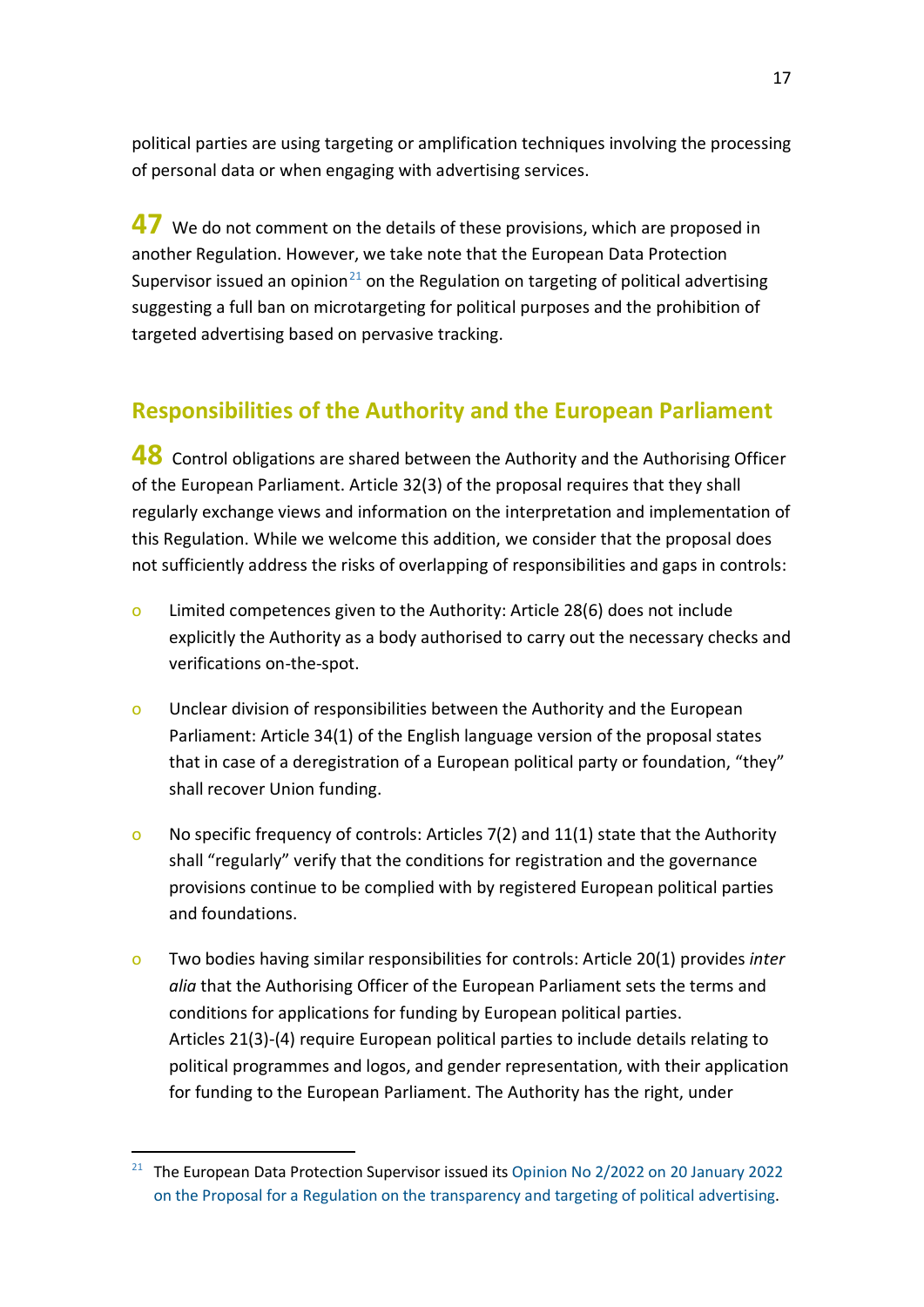Article 30(2)(a)(viii) and (ix), to impose sanctions if it considers that these requirements are not observed.

#### <span id="page-17-0"></span>**Simplifying the legal framework**

<span id="page-17-1"></span>**49** Specific provisions on funding of European political parties and foundations are included in the proposal and in the Financial Regulation $^{22}$  $^{22}$  $^{22}$ . In addition, the proposal introduces provisions concerning political advertising, which will also be regulated by a new Regulation on the transparency and targeting of political advertising<sup>[23](#page-17-3)</sup>. This new Regulation has not been adopted yet. We reiterate our previous opinion that reducing the number of legal texts in order to avoid possible overlapping of the rules would simplify the legal framework.

This Opinion was adopted by the Court of Auditors in Luxembourg on 7 April 2022.

*For the Court of Auditors*

 $HHe$ 

Klaus-Heiner Lehne *President*

<span id="page-17-2"></span><sup>&</sup>lt;sup>22</sup> Regulation (EU, Euratom) 2018/1046 of the European Parliament and the Council of 18 July [2018 on the financial rules applicable to the general budget of the](https://eur-lex.europa.eu/legal-content/EN/TXT/?uri=CELEX%3A32018R1046) Union.

<span id="page-17-3"></span><sup>23</sup> COM(2021) 731 [final of 25.11.2021.](https://eur-lex.europa.eu/legal-content/EN/TXT/?uri=CELEX%3A52021PC0731)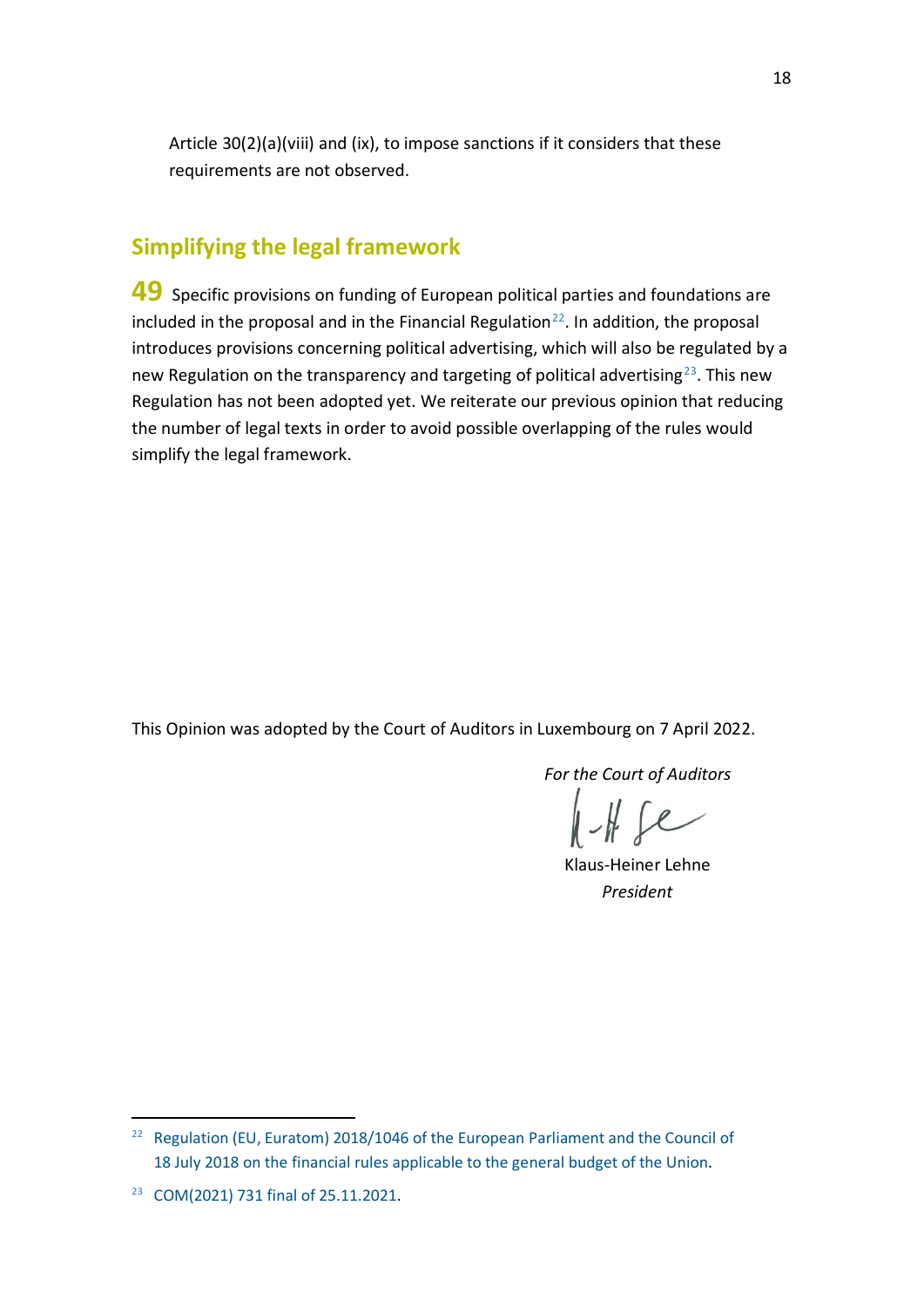# <span id="page-18-0"></span>**Annex**

## <span id="page-18-1"></span>**Cross-references between articles of the proposal and our comments**

| <b>Article of the</b><br>proposal | <b>Specific comment</b>                                                      | <b>Paragraph of</b><br><b>ECA Opinion</b> |
|-----------------------------------|------------------------------------------------------------------------------|-------------------------------------------|
| 2(1)                              | Contributions                                                                | 24                                        |
| 2(7), 2(8)                        | Loans                                                                        | 12                                        |
| 2(9)                              | Additional own resources                                                     | 16                                        |
| $3(1)(e)$ , $3(2)(d)$             | Contributions                                                                | 22                                        |
| 3(1)(g)                           | Additional own resources                                                     | 18                                        |
| 5                                 | Transparency of political advertising                                        | 44                                        |
| 5(1)                              | Transparency of political advertising                                        | 46                                        |
| 5(5)                              | Transparency of political advertising                                        | 46                                        |
| 5(6)                              | Transparency of political advertising                                        | 45                                        |
| 7(2)                              | Responsibilities of the Authority and the<br><b>European Parliament</b>      | 48                                        |
| 11(1)                             | Responsibilities of the Authority and the<br><b>European Parliament</b>      | 48                                        |
| 11(5)                             | Sanctions                                                                    | 38                                        |
| 20(1)                             | Responsibilities of the Authority and the<br><b>European Parliament</b>      | 48                                        |
| 20(4)                             | Co-financing                                                                 | 13                                        |
| 21(3)                             | Responsibilities of the Authority and the<br>European Parliament             | 48                                        |
| 21(4)                             | Sanctions / Responsibilities of the Authority and<br>the European Parliament | 34,48                                     |
| 23                                | Additional own resources                                                     | 17, 19                                    |
| 23(3)                             | Donations                                                                    | 28                                        |
| 23(5)                             | Donations                                                                    | 28, 29                                    |
| 23(6)                             | Contributions / Donations                                                    | 23, 29                                    |